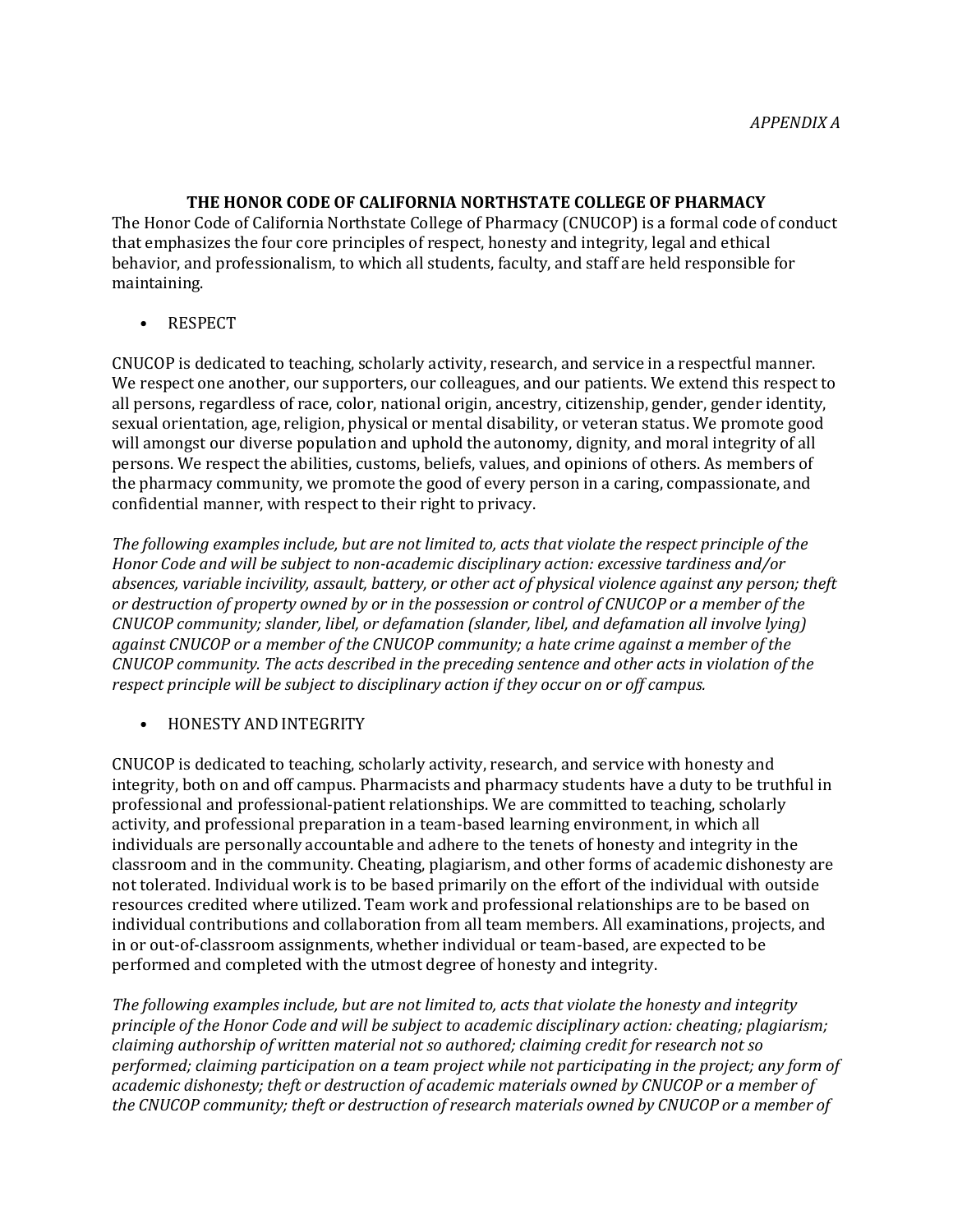*the CNUCOP community. The acts described in the preceding sentence and other acts in violation of the honesty and integrity principle will be subject to disciplinary action if they occur on or off campus.*

• LEGAL STANDARDS AND ETHICAL BEHAVIOR

CNUCOP is dedicated to behavior that follows legal and ethical standards in teaching, scholarly activity, research, and service. We are committed to following the law, professional practice standards, and the APhA Code of Conduct. We comply with and adhere to all federal, state, and local laws and regulations. We encourage all to act ethically in developing and advocating a culture of consideration for codes of ethics, values, and moral convictions of those who could be affected by our decisions. Whenever appropriate, we seek advice and counsel to determine the right course of action and to make the best decision on behalf of those who depend on us to do so.

*The following examples include, but are not limited to, acts that violate the legal standards and ethical behavior principle of the Honor Code and will be subject to academic disciplinary action or nonacademic disciplinary action as appropriate: any behavior which violates federal, state or local laws, or the policies or rules of any College or formal affiliate; violation of the pharmacy and health care related laws and regulations of the State of California and the California Board of Pharmacy; violation of the written standards of practice of the preceptors and practice sites participating in the CNUCOP experiential education program. The acts described in the preceding sentence and other acts in violation of the legal standards and ethical behavior principle will be subject to disciplinary action if they occur on or off campus.*

#### • PROFESSIONALISM

CNUCOP is committed to providing teaching, scholarly activity, research and service in a professional manner. We display professional attitudes, values, and behaviors in the classroom, at preceptor sites, and in the community. We encourage team work and team-based learning, with respect for differing points of views of team members. At the same time we expect individual competence, performance, and accountability in a professional manner. We serve as positive advocates for our profession by striving for excellence in the performance of our duties, while protecting the health and autonomy of our patients, and serving individual, community, and societal needs. We embrace the Oath of the Pharmacist and the principles embodied within.

*The following examples include, but are not limited to, acts that violate the professionalism principle of the Honor Code and will be subject to academic disciplinary action or non-academic disciplinary action as appropriate: any behavior which violates federal, state, or local laws, or the policies or rules of any College or formal affiliate; lewd, obscene or indecent conduct on any College owned or controlled building or property; unauthorized manufacture, sale, possession or use of any substance that causes chemical dependence or impairment; hazing; harassment; possession of a deadly weapon on campus or practice site. The acts described in the preceding sentence and other acts in violation of the professionalism principle will be subject to disciplinary action if they occur on or off campus.*

# **Personal Accountability and Expectations**

All students, faculty, and staff of the CNUCOP community are required to follow all applicable provisions of this Honor Code. We are all personally responsible and accountable for maintaining an environment and culture of respect, honesty, integrity, legal and ethical behavior, and professionalism. This environment and culture shall be extended off campus when dealing with a CNUCOP related matter or a member of the CNUCOP community, including, but not limited to patients, preceptors and practice sites participating in the CNUCOP experiential education program.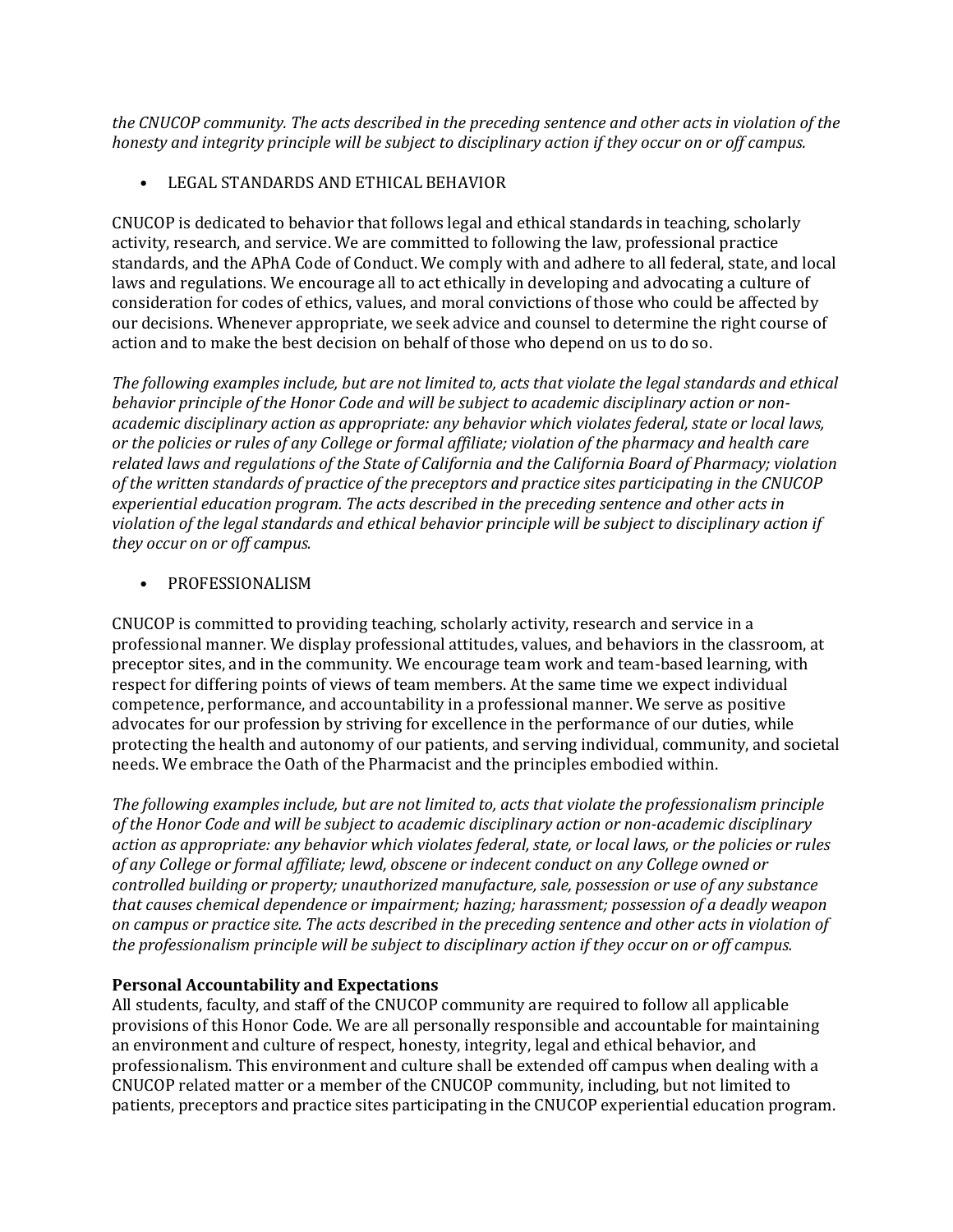It is understood that teamwork is necessary for ensuring and sustaining an environment and culture that support these core principles and related values.

As such, it is expected that all students, faculty, and staff of CNUCOP shall:

- Know the Honor Code,
- Uphold the Honor Code in daily life both on and off-campus,
- Promote the Honor Code and an environment and culture of respect, honesty, integrity, legal and ethical behavior, and professionalism,
- Report Honor Code violations to the appropriate personnel,
- Seek appropriate advice if unsure or in doubt, and
- Cooperate with investigations of Honor Code violations.

### **Consequences**

Any and all violations of the Honor Code shall be processed as appropriate through the Honor Board, the Office of Academic Affairs, Office of Student Affairs, or the responsible governing body. Any person accused of academic or non-academic violations will be afforded fair jurisprudence and due process of law. Violations of an academic, professional, or other nature will be subject to appropriate disciplinary action, which may include, but is not limited to, warning, probation, remediation, suspension, dismissal, expulsion, or legal prosecution.

### **Non-Retaliation**

CNUCOP does not tolerate retaliation against individuals who report hateful, dishonest, illegal, unethical, unprofessional, or otherwise inappropriate acts. Anyone who retaliates against these individuals is in violation of the Honor Code and is subject to disciplinary action for that Honor Code violation.

# **Rewards**

By knowing, understanding, embracing, and following the core principles of this Honor Code, we can ensure that CNUCOP will sustain an environment and culture that supports:

- An effective learning environment,
- An effective teaching environment,
- An effective working environment, and
- An institution with high quality members.

I have read, understand, and will embrace and follow the Honor Code of CNUCOP in teaching, scholarly activity, research and service.

| <b>SIGNED</b> | ıtΩ<br>Jale |
|---------------|-------------|
|               |             |

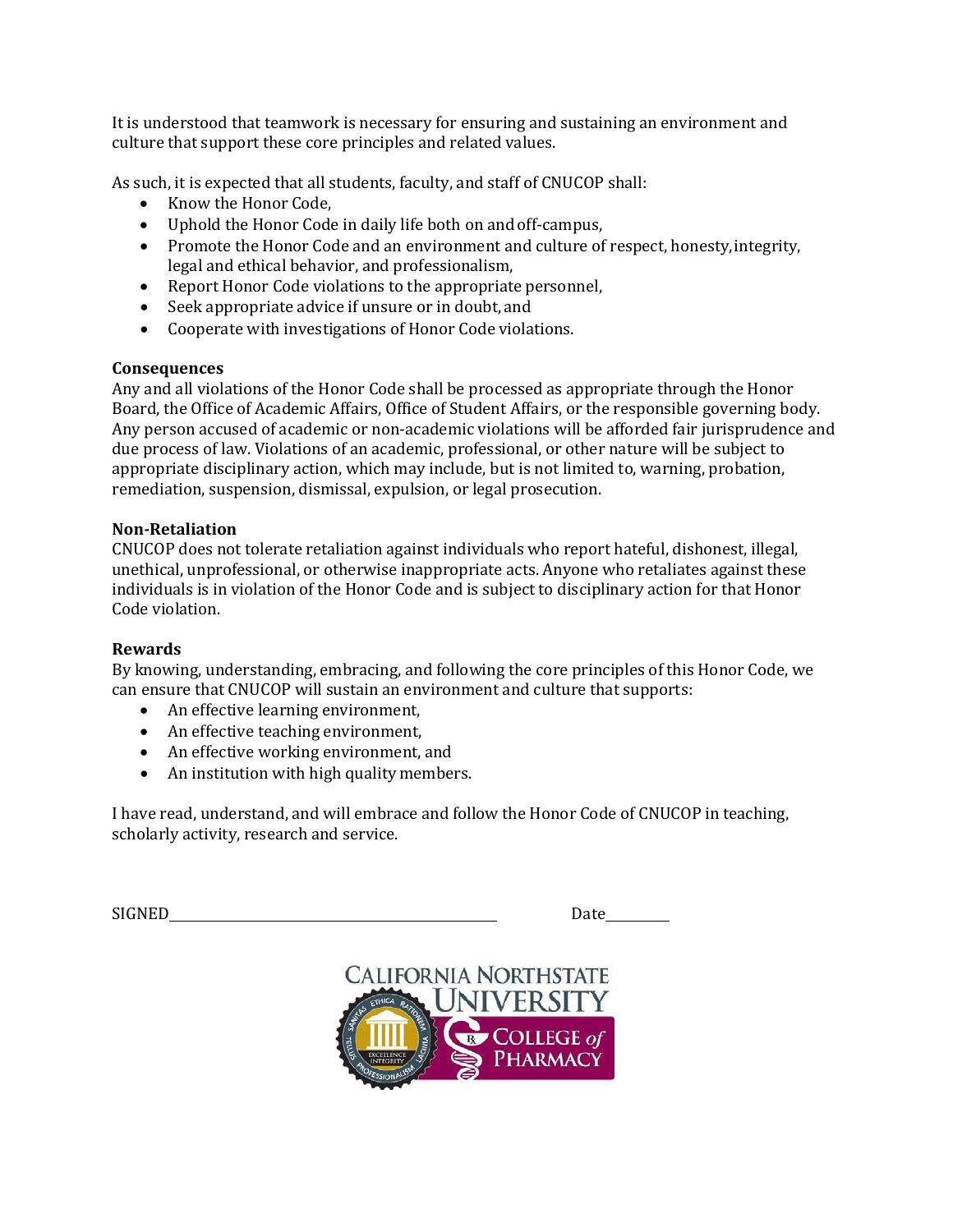## **HONOR CODE OF THE CALIFORNIA NORTHSTATE COLLEGE OF PHARMACY**

The Honor Code of California Northstate College of Pharmacy (CNUCOP) is a formal code of conduct that emphasizes the four core principles of respect, honesty and integrity, legal and ethical behavior, and professionalism, to which all students, faculty, and staff are held responsible for maintaining.

I, 1. 1. 1. hereby acknowledge that I have received, read, understand, and will embrace and follow the Honor Code of California Northstate College of Pharmacy in teaching, scholarly activity, research and service.

Signature Date